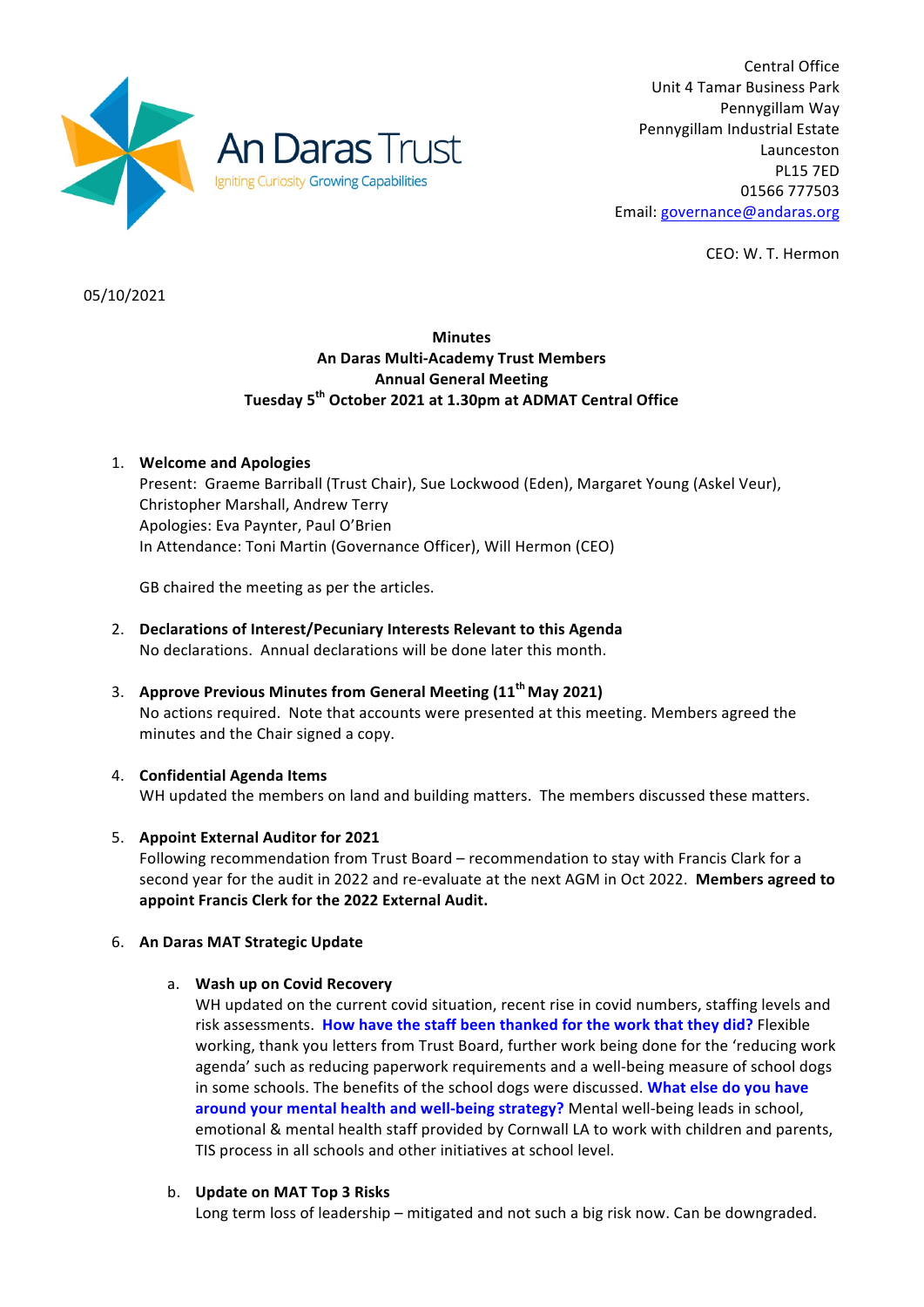Significant property related incidents – measures put in place to manage these, CIF bid success and to insure against them.

Financial, staffing, governance and safety issues related to covid – now reducing in risk.

Newer risk coming to the fore is Ofsted inspections and curriculum development. In terms of **Ofsted inspections, where do you think you schools sit in preparation for this and how developed is the curriculum?** WH noted the progress made by CG (recently a double RI), the remaining WHA, LT and SSCA will all be fine. Curriculum has been developed but still some work to be done on this as covid affected the implementation of the capability curriculum.

SIAMS inspection is due at St Catherine's and it was noted that the pre-inspection was positive. 

Another significant risk is cyber security. The Trust has just had an external cyber security audit which noted that all the basic controls are good. There will be an action plan of other measures to follow. Do you have a risk and mitigation to cover the loss of SharePoint, for example if SharePoint is hacked and denied to us, what back up or reversionary mode do **you have in place?** ICT 4 currently provide a back up on their system separate from ours, we are looking for cyber insurance, and there will be other measures in place as a result of the audit. 

#### c. **MAT Improvement Focus**

WH updated the members on the improvement focus for this academic vear including EYFS new framework and Yr 1 to Yr 3 as these are the children that have been hit most by covid due to the early building blocks not being reinforced sufficiently. The other focuses were discussed briefly. Are you on top of the recovery required for the children? WH noted that additional tutoring is a focus, the funding for which is partially being provided by DfE and additional support is being allocated from Trust reserves to enable more substantial teacher led tutoring in the schools.

#### 7. **Member Appointed Directors**

It was proposed that Graeme Barriball and Claire Paul are re-appointed as member appointed directors under article 50. It was also proposed that Steve Tavener and Jon Sharpe (currently coopted) should be member appointed directors under article 50.

The members agreed and signed a resolution to that effect, with more than 50% signatures, the **resolution was passed.** It should be noted that GB's signature was for appointment of the other 3 Directors and not for himself.

It was also noted that the trust board is still missing a foundation member for Askel Veur. They have been contacted and will seek to fill the position, but if we find anyone suitable in the mean time, we should notify them. It was agreed that the filling of foundation directors should be a joint effort between the trust and the diocese.

#### 8. **Any Other Business**

TM noted members' visits to schools is still planned but with a rise in covid numbers locally, this may be on hold until spring.

#### 9. **Date of Next Meeting**